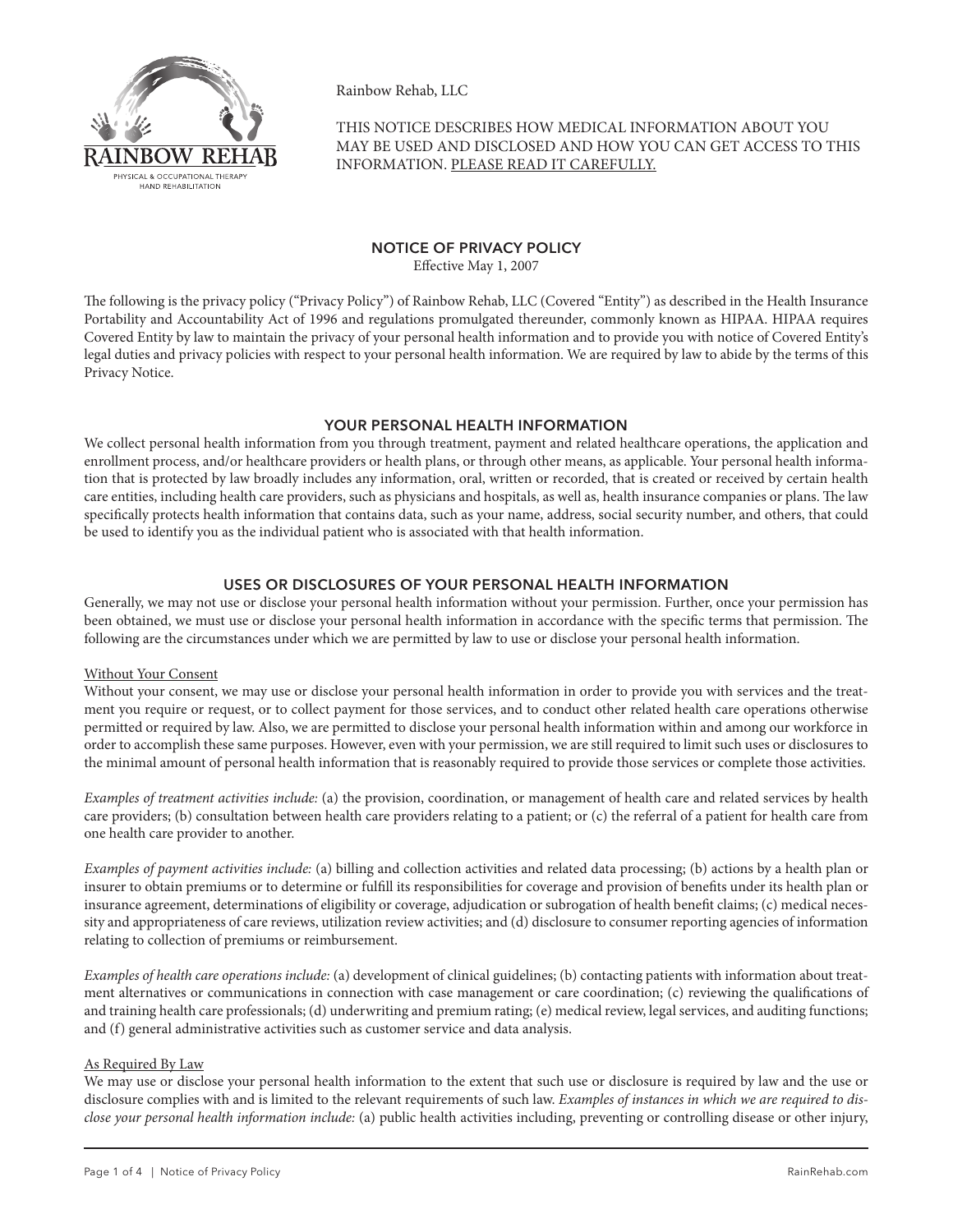public health surveillance or investigations, reporting adverse events with respect to food or dietary supplements or product defects or problems to the Food and Drug Administration, medical surveillance of the workplace or to evaluate whether the individual has a work-related illness or injury in order to comply with Federal or state law; (b) disclosures regarding victims of abuse, neglect, or domestic violence including, reporting to social service or protective services agencies; (c) health oversight activities including, audits, civil, administrative, or criminal investigations, inspections, licensure or disciplinary actions, or civil, administrative, or criminal proceedings or actions, or other activities necessary for appropriate oversight of government benefit programs; (d) judicial and administrative proceedings in response to an order of a court or administrative tribunal, a warrant, subpoena, discovery request, or other lawful process; (e) law enforcement purposes for the purpose of identifying or locating a suspect, fugitive, material witness, or missing person, or reporting crimes in emergencies, or reporting a death; (f) disclosures about decedents for purposes of cadaveric donation of organs, eyes or tissue; (g) for research purposes under certain conditions; (h) to avert a serious threat to health or safety; (i) military and veterans activities; (j) national security and intelligence activities, protective services of the President and others; (k) medical suitability determinations by entities that are components of the Department of State; (l) correctional institutions and other law enforcement custodial situations; (m) covered entities that are government programs providing public benefits, and for workers' compensation.

#### All Other Situations, With Your Specific Authorization

Except as otherwise permitted or required, as described above, we may not use or disclose your personal health information without your written authorization. Further, we are required to use or disclose your personal health information consistent with the terms of your authorization. You may revoke your authorization to use or disclose any personal health information at any time, except to the extent that we have taken action in reliance on such authorization, or, if you provided the authorization as a condition of obtaining insurance coverage, other law provides the insurer with the right to contest a claim under the policy.

#### Miscellaneous Activities, Notice

We may contact you to provide appointment reminders or information about treatment alternatives or other health-related benefits and services that may be of interest to you. We may contact you to raise funds for Covered Entity. If we are a group health plan or health insurance issuer or HMO with respect to a group health plan, we may disclose your personal health information to be sponsor of the plan.

# Your Rights With Respect to Your Personal Health Information

Under HIPAA, you have certain rights with respect to your personal health information. The following is a brief overview of your rights and our duties with respect to enforcing those rights.

### Right To Request Restrictions On Use Or Disclosure

You have the right to request restrictions on certain uses and disclosures of your personal health information about yourself. *You may request restrictions on the following uses or disclosures:* to carry out treatment, payment, or healthcare operations; (b) disclosures to family members, relatives, or close personal friends of personal health information directly relevant to your care or payment related to your health care, or your location, general condition, or death; (c) instances in which you are not present or your permission cannot practicably be obtained due to your incapacity or an emergency circumstance; (d) permitting other persons to act on your behalf to pick up filled prescriptions, medical supplies, X-rays, or other similar forms of personal health information; or (e) disclosure to a public or private entity authorized by law or by its charter to assist in disaster relief efforts.

While we are not required to agree to any requested restriction, if we agree to a restriction, we are bound not to use or disclose your personal healthcare information in violation of such restriction, except in certain emergency situations. We will not accept a request to restrict uses or disclosures that are otherwise required by law.

#### Right To Receive Confidential Communications

You have the right to receive confidential communications of your personal health information. We may require written requests. We may condition the provision of confidential communications on you providing us with information as to how payment will be handled and specification of an alternative address or other method of contact. We may require that a request contain a statement that disclosure of all or a part of the information to which the request pertains could endanger you. We may not require you to provide an explanation of the basis for your request as a condition of providing communications to you on a confidential basis. We must permit you to request and must accommodate reasonable requests by you to receive communications of personal health information from us by alternative means or at alternative locations. If we are a health care plan, we must permit you to request and must accommodate reasonable requests by you to receive communications of personal health information from us by alternative means or at alternative locations if you clearly state that the disclosure of all or part of that information could endanger you.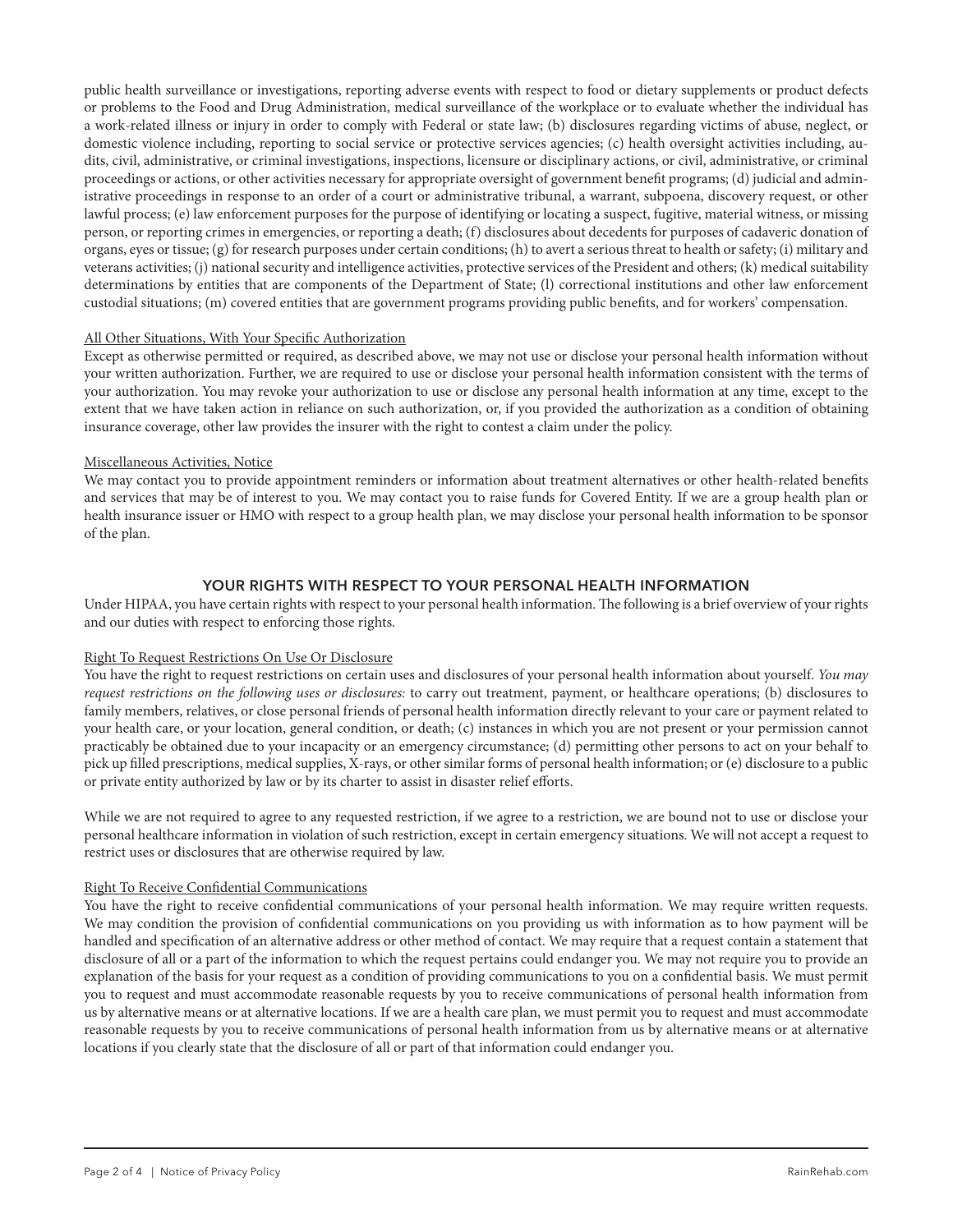### Right To Inspect And Copy Your Personal Health Information

Your designated record set is a group of records we maintain that includes Medical records and billing records about you, or enrollment, payment, claims adjudication, and case or medical management records systems, as applicable. You have the right of access in order to inspect and obtain a copy your personal health information contained in your designated record set, *except for* (a) psychotherapy notes, (b) information complied in reasonable anticipation of, or for use in, a civil, criminal, or administrative action or proceeding, and (c) health information maintained by us to the extent to which the provision of access to you would be prohibited by law. We may require written requests. We must provide you with access to your personal health information in the form or format requested by you, if it is readily producible in such form or format, or, if not, in a readable hard copy form or such other form or format. We may provide you with a summary of the personal health information requested, in lieu of providing access to the personal health information or may provide an explanation of the personal health information to which access has been provided, if you agree in advance to such a summary or explanation and agree to the fees imposed for such summary or explanation. We will provide you with access as requested in a timely manner, including arranging with you a convenient time and place to inspect or obtain copies of your personal health information or mailing a copy to you at your request. We will discuss the scope, format, and other aspects of your request for access as necessary to facilitate timely access. If you request a copy of your personal health information or agree to a summary or explanation of such information, we may charge a reasonable cost-based fee for copying, postage, if you request a mailing, and the costs of preparing an explanation or summary as agreed upon in advance. We reserve the right to deny you access to and copies of certain personal health information as permitted or required by law. We will reasonably attempt to accommodate any request for personal health information by, to the extent possible, giving you access to other personal health information after excluding the information as to which we have a ground to deny access. Upon denial of a request for access or request for information, we will provide you with a written denial specifying the legal basis for denial, a statement of your rights, and a description of how you may file a complaint with us. If we do not maintain the information that is the subject of your request for access but we know where the requested information is maintained, we will inform you of where to direct your request for access.

#### Right To Amend Your Personal Health Information

You have the right to request that we amend your personal health information or a record about you contained in your designated record set, for as long as the designated record set is maintained by us. We have the right to deny your request for amendment, if: (a) we determine that the information or record that is the subject of the request was not created by us, unless you provide a reasonable basis to believe that the originator of the information is no longer available to act on the requested amendment, (b) the information is not part of your designated record set maintained by us, (c) the information is prohibited from inspection by law, or (d) the information is accurate and complete. We may require that you submit written requests and provide a reason to support the requested amendment. If we deny your request, we will provide you with a written denial stating the basis of the denial, your right to submit a written statement disagreeing with the denial, and a description of how you may file a complaint with us or the Secretary of the U.S. Department of Health and Human Services ("DHHS"). This denial will also include a notice that if you do not submit a statement of disagreement, you may request that we include your request for amendment and the denial with any future disclosures of your personal health information that is the subject of the requested amendment. Copies of all requests, denials, and statements of disagreement will be included in your designated record set. If we accept your request for amendment, we will make reasonable efforts to inform and provide the amendment within a reasonable time to persons identified by you as having received personal health information of yours prior to amendment and persons that we know have the personal health information that is the subject of the amendment and that may have relied, or could foreseeably rely, on such information to your detriment. All requests for amendment shall be sent to Rainbow Rehab, LLC at 3001 Lincoln Drive West, Suite I, Marlton, NJ 08053.

#### Right To Receive An Accounting Of Disclosures Of Your Personal Health Information

Beginning April 14, 2003, you have the right to receive a written accounting of all disclosures of your personal health information that we have made within the six (6) year period immediately preceding the date on which the accounting is requested. You may request an accounting of disclosures for a period of time less than six (6) years from the date of the request. Such disclosures will include the date of each disclosure, the name and, if known, the address of the entity or person who received the information, a brief description of the information disclosed, and a brief statement of the purpose and basis of the disclosure or, in lieu of such statement, a copy of your written authorization or written request for disclosure pertaining to such information. *We are not required to provide accountings of disclosures for the following purposes:* (a) treatment, payment, and healthcare operations, (b) disclosures pursuant to your authorization, (c) disclosures to you, (d) for a facility directory or to persons involved in your care, (e) for national security or intelligence purposes, (f) to correctional institutions, and (g) with respect to disclosures occurring prior to  $4/14/03$ . We reserve our right to temporarily suspend your right to receive an accounting of disclosures to health oversight agencies or law enforcement officials, as required by law. We will provide the first accounting to you in any twelve (12) month period without charge, but will impose a reasonable cost-based fee for responding to each subsequent request for accounting within that same twelve (12) month period. All requests for an accounting shall be sent to 3001 Lincoln Drive West, Suite I, Marlton, N.J. 08053.